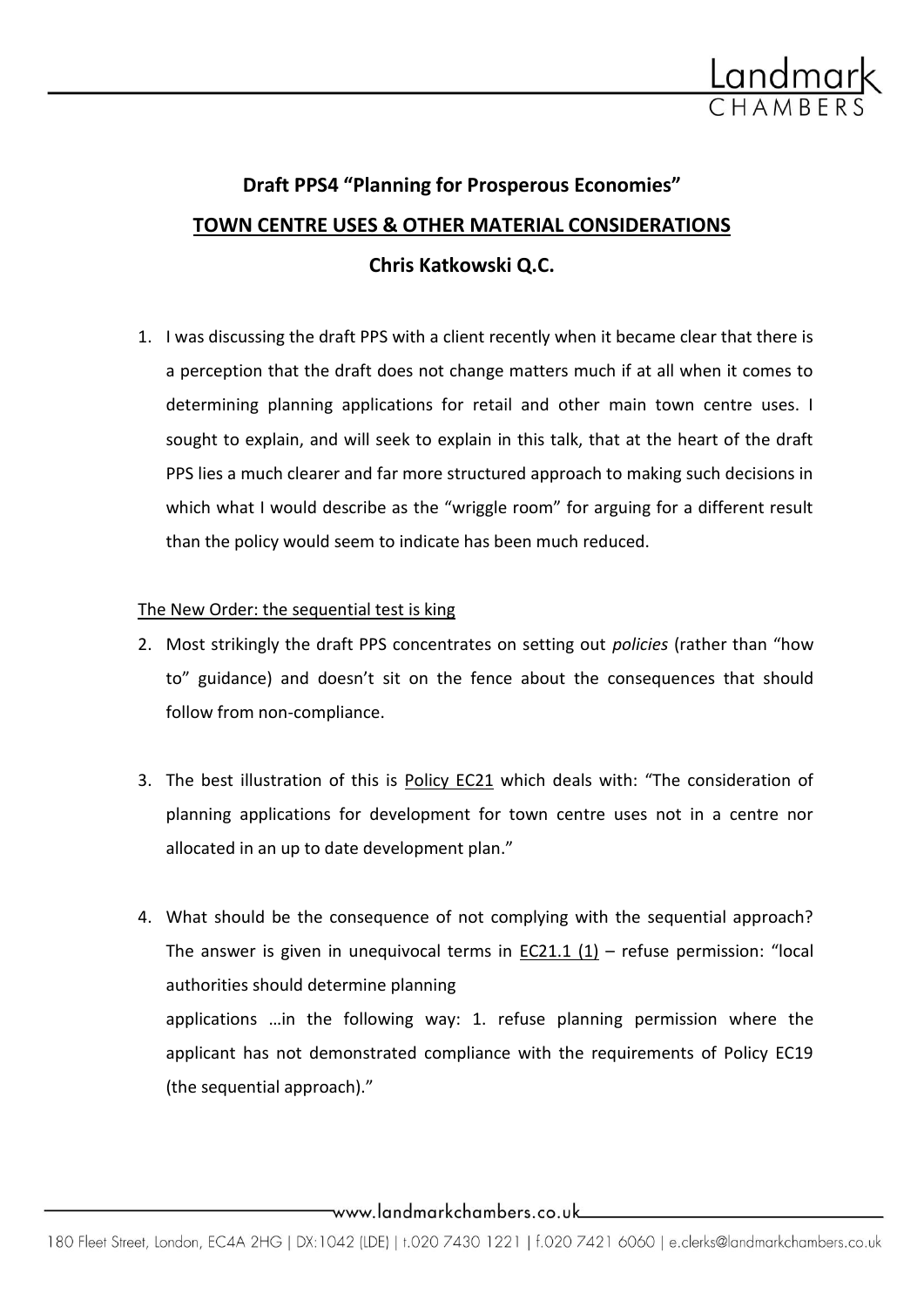

- 5. Contrast the unequivocal position concerning the sequential approach, i.e. noncompliance = refuse planning permission such that, if you will, the sequential approach is king, with the position where there is non-compliance with the impact test.
- 6. What should be the consequence of not complying with the impact test? The answer depends upon whether the impact would be *significantly* harmful or not.
- 7. Where the impact would be significantly harmful then EC21.1 (2) tells us that permission should be refused: "local authorities should determine planning applications …in the following way: 2. refuse planning permission where there is clear evidence that the proposal is likely to lead to significant adverse impacts in terms of mitigation or of adaptation to climate change or any one or more other key impacts under Policy EC20.1 (3) (the impact assessment)."
- 8. The "key impacts" listed in EC20.1 (3) cover a far greater range of considerations than the traditional concept of "retail impact" – eight "key impacts" are listed the first of which is: "a) whether the proposal has been planned over the lifetime of the development to limit carbon dioxide emissions, and minimise vulnerability and provide resilience to, climate change."
- 9. Thus permission should be refused in a case in which it is concluded that the carbon balance-sheet of the proposed development would be significantly adverse.
- 10. The same approach applies where significant harm would arise from any of the other "key impacts" listed in  $EC20.1$  (3) which are impacts on (b) the spatial planning strategy; (c) investment in centres; (d) scale; (e) accessibility; (f) trade/turnover; (g) town centre vitality and viability and (h) design.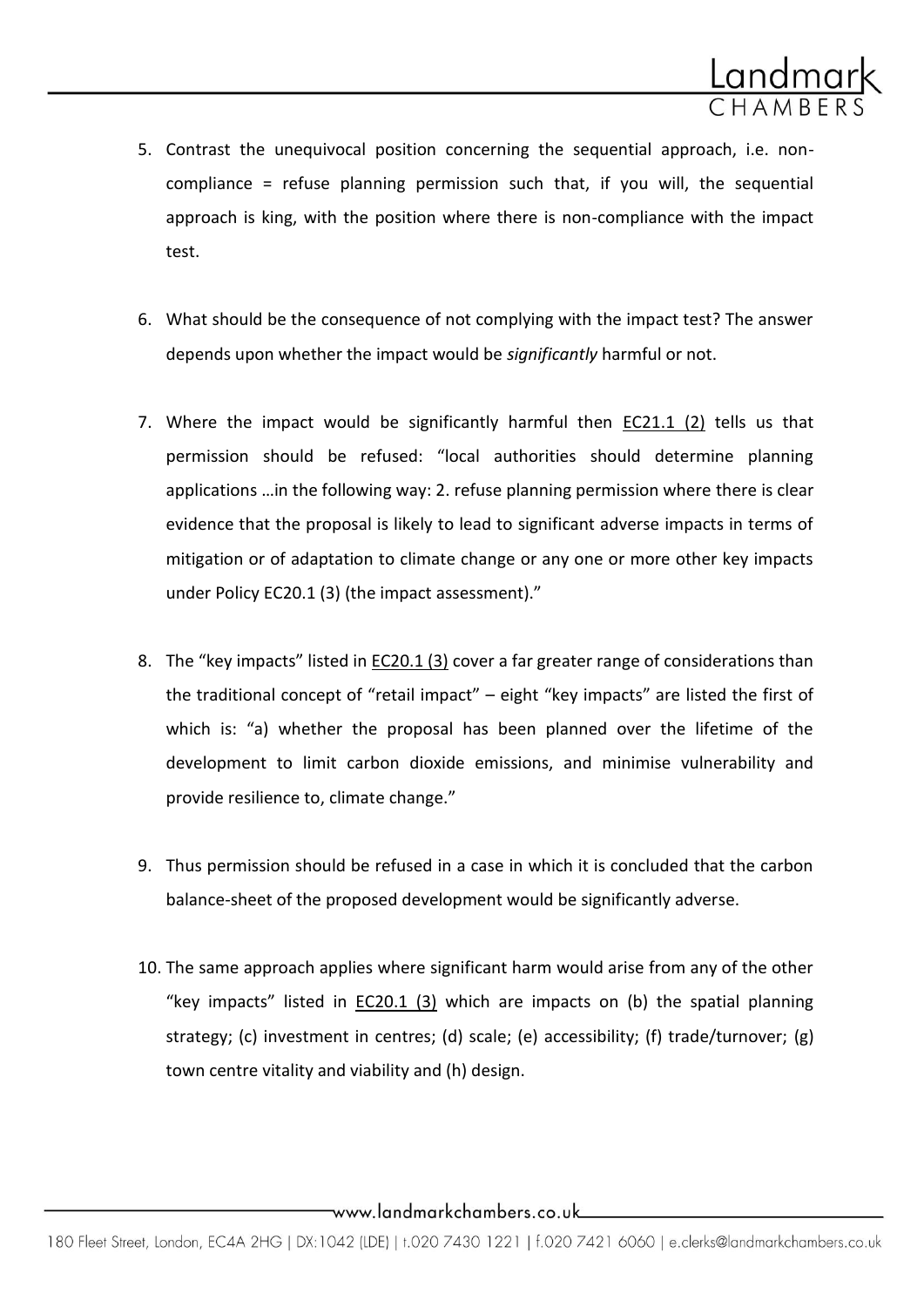

- 11. Some of these items can readily be described as "impacts" e.g. (f) trade/turnover, whereas others are perhaps more aptly described as "considerations" or "requirements" e.g. (h) that "the proposal secures a high quality and inclusive design."
- 12. Be that as it may, if a proposal would cause significant harm as a result of one or other of these "key impacts" then permission should be refused: EC21.1 (2).

#### The New Order: significant wider benefits have a limited role to play

- 13. Where any such impacts would not be significant then EC21.1 (3) tells us that proposals should be considered "favourably" where "any adverse impacts" which "are not significant are likely to be outweighed by significant wider economic, social and environmental benefits arising from the proposal under Policy EC20.1 (4) or other material considerations."
- 14. There is a lot wrapped up in this sentence. Permission should be granted where significant wider benefits outweigh insignificant key impacts. We can see from this what the role is of economic, social and environmental benefits in the new order of the draft PPS. Most strikingly, such benefits – which need to be significant in order to enter the weighing scales – are given a role to play only where adverse key impacts would be insignificant.
- 15. EC21.1 (3) refers to two categories of considerations which, if significant, can tip the balance in favour of granting permission, namely [a] "wider economic, social and environmental benefits arising from the proposal under Policy EC20.1 (4)" and  $[b]$ "other material considerations."
- 16. As to the first of these: Policy EC20.1 (4) list four "wider impacts", the first of which "a) the impact on allocated sites outside town centres being developed in accordance with the development plan" seems, at least to me, to be opaque – in any event it is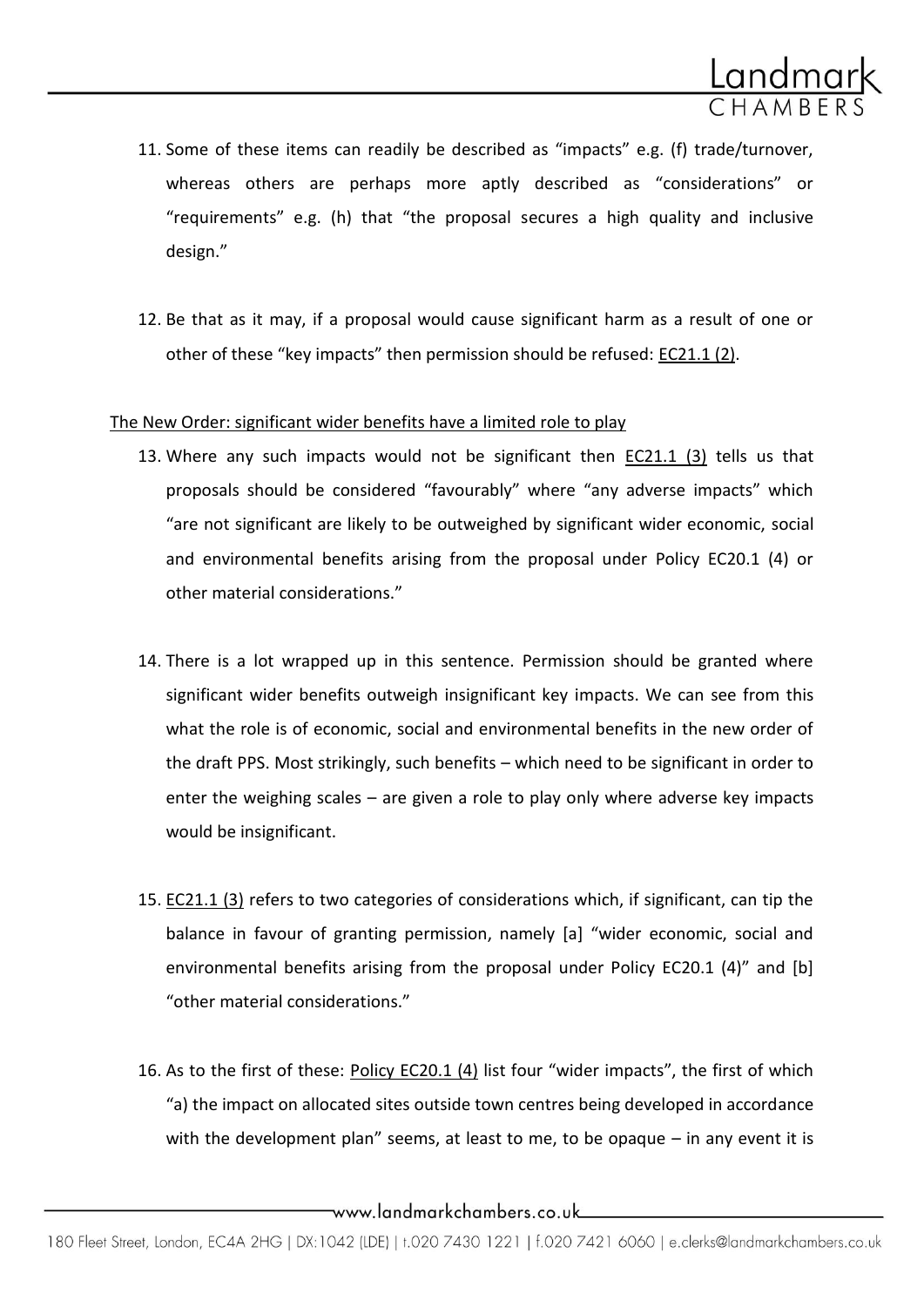

not easy to see how this type of wider impact could give rise to potentially decisive wider economic, social and environmental benefits; it reads, again at least to me, as a potentially negative consideration.

- 17. Contrast that, or at least my reading of the first of the potential wider impacts, with the remaining wider impacts listed in EC20.1 (4) namely (b) deprived areas and social inclusion objectives; (c) local employment and (d) regeneration, which are potentially positive considerations.
- 18. Thus, by virtue of EC21.1 (3) if a proposal would e.g. cause a harmful impact on town centre trade but that impact would not be significant and the proposal would bring significant regeneration benefits then permission should be granted.
- 19. The second category of potentially decisive benefits referred to in **EC21.1 (3)** is "other material considerations." Unsurprisingly, the draft does not seek to define or illustrate what these might be; this category must surely be intended to sweep up benefits which would arise in a given case from considerations other than the economic, social and environmental matters addressed in EC20.1 (4).
- 20. It must surely also be the case that if it is concluded that any wider economic, social and environmental benefits would not be significant (and thus would not, according to EC21.1 (3), qualify as potentially capable of outweighing insignificant key impacts) they should not be put into the weighing scales as "other material considerations." This is because the draft PPS ascribes a role to such wider benefits where they would be significant – it would, it seems to me, circumvent the structure of the policies in the draft PPS to treat insignificant wider benefits as potentially decisive.
- 21. An alternative view would be that this is too legalistic a reading of the policy statement and "other material considerations" being, intentionally, undefined should not be constrained in this way.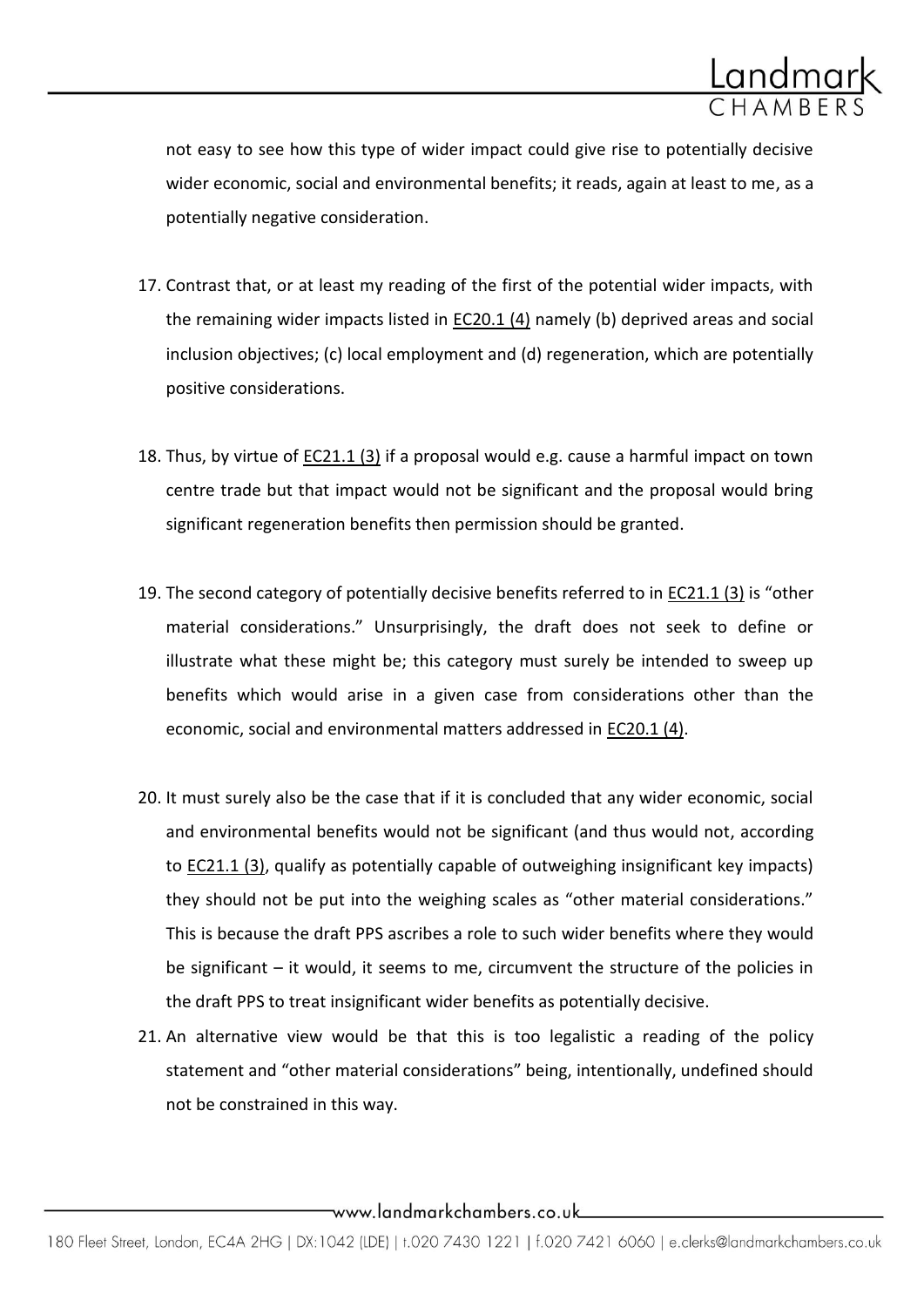

## This highly structured approach is quite different to the current PPS6

- 22. In contrast to the highly structured approach of the draft PPS, which tells us that the consequence of failing to comply with the sequential approach or of causing a significant key impact is that permission should be refused whereas permission should be granted where an insignificant impact would be outweighed by a significant benefit, the current PPS6 lacks the clarity of the draft.
- 23. PPS6 [3.4] lists the matters that applicants should be required to demonstrate (need, appropriate scale, that there are no more central sites, no unacceptable impacts, accessibility) and tells us [3.5] that: "As a general rule, the development should satisfy all these considerations. In making their decision, local planning authorities should also consider relevant local issues and other material considerations."

#### Town centres first for town centre uses

- 24. The precedence given to the sequential approach in the draft PPS is understandable in view of the heavy and repeated emphasis given by the Government to its "town centres first" policy.
- 25. The Government's "town centres first" policy is emphasised in Margaret Beckett's ministerial Foreword to the draft PPS – we are told that town centres "are the bedrock of our economic future" being "not only the engine of the country's economy - …but …also the hub of community life…"
- 26. These themes are picked up in the Introduction which precedes the text of the draft PPS itself and which explains that: "Vital and viable town centres, as well as being key drivers of our economy, are also at the hearts [sic] of sustainable communities."
- 27. Later on, the Introduction summarises the policies in the draft PPS as ones which: "…emphasise the importance of our cities and towns by safeguarding the town centres which are key drivers of the economy and the centre of community life."

<sup>180</sup> Fleet Street, London, EC4A 2HG | DX:1042 (LDE) | t.020 7430 1221 | f.020 7421 6060 | e.clerks@landmarkchambers.co.uk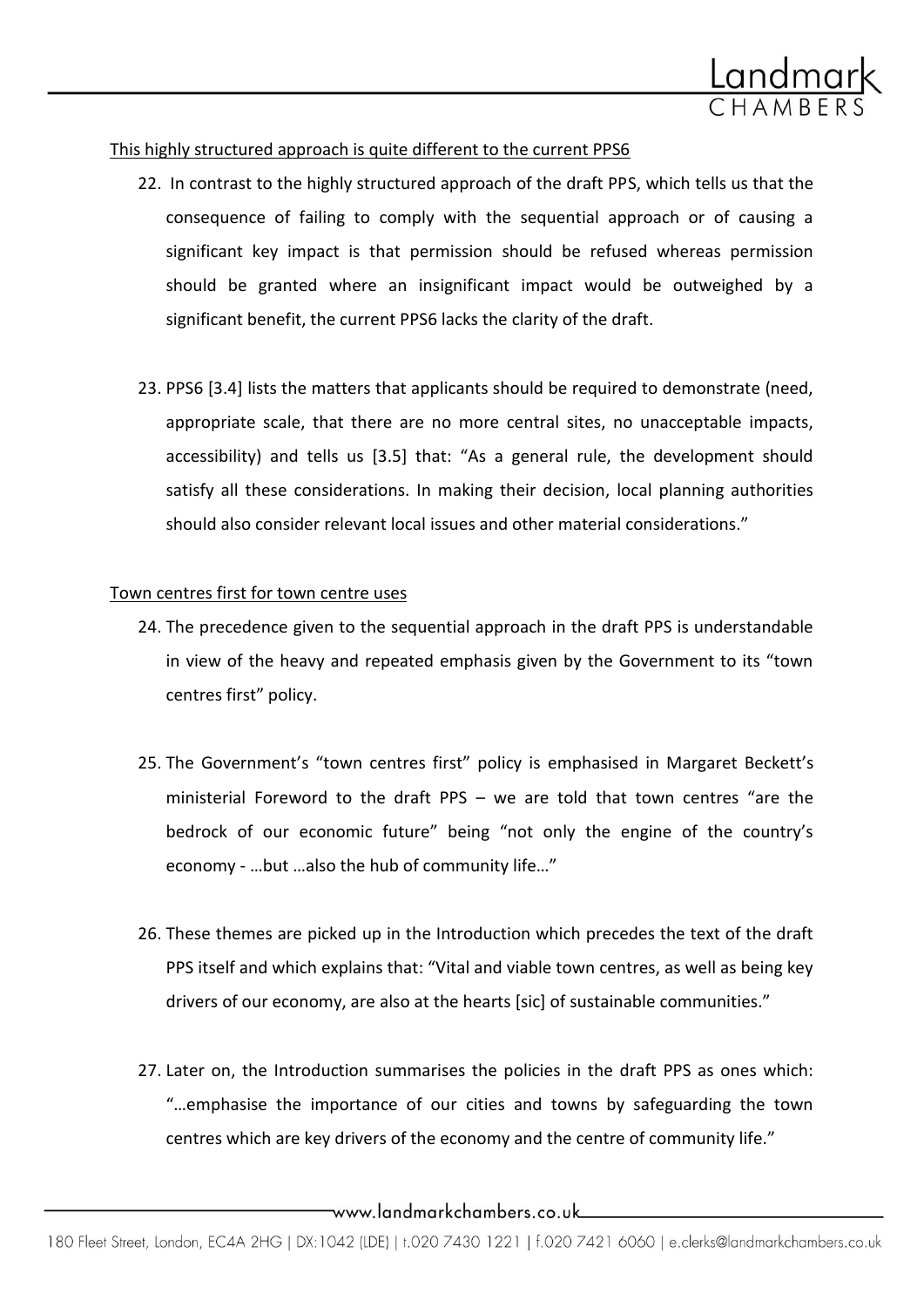

- 28. The draft lists [4] "the main uses to which the town centre policies in this statement apply" as retail; leisure; offices, and arts, culture and tourism.
- 29. One of the Government's objectives for prosperous economies [6] is to "promote the vitality and viability of town and other centres as important places for communities and ensure that they are economically successful…" to which end the draft explains that "the Government wants: - new economic growth and development to be focused in existing centres…"
- 30. The "Plan Making Policies" (EC1 to EC11 inclusive) set a whole host of tasks for regional and local plan-making. To pick out just a few of those that bear upon the town centres first agenda: at local level, the need for additional floorspace for all main town centre uses should be assessed as should the capacity of existing centres to accommodate new development, including, where appropriate, the scope for extending the primary shopping area and/or town centre: EC1.3 (3), (4).
- 31. The draft distinguishes between qualitative need for retail and leisure uses and "additional benefits in respect of regeneration and employment" which "are not to be taken into account" when assessing qualitative need "(although they may be material in the site selection process)": EC1.4 (5). This is another example of the way in which the draft seeks to define the concepts it deploys so as to reduce the room for debate about its meaning and intent.
- 32. It is for RSS to define a network and hierarchy of higher level centres and to make strategic choices about which centres in the hierarchy will accommodate major growth: EC3.1 (1), (2).
- 33. It falls to core strategies at local level to define a network and hierarchy of lower order centres and make choices about which centres will accommodate any identified growth  $[EC5.1 (1), (2)]$ , to define the extent of primary shopping areas and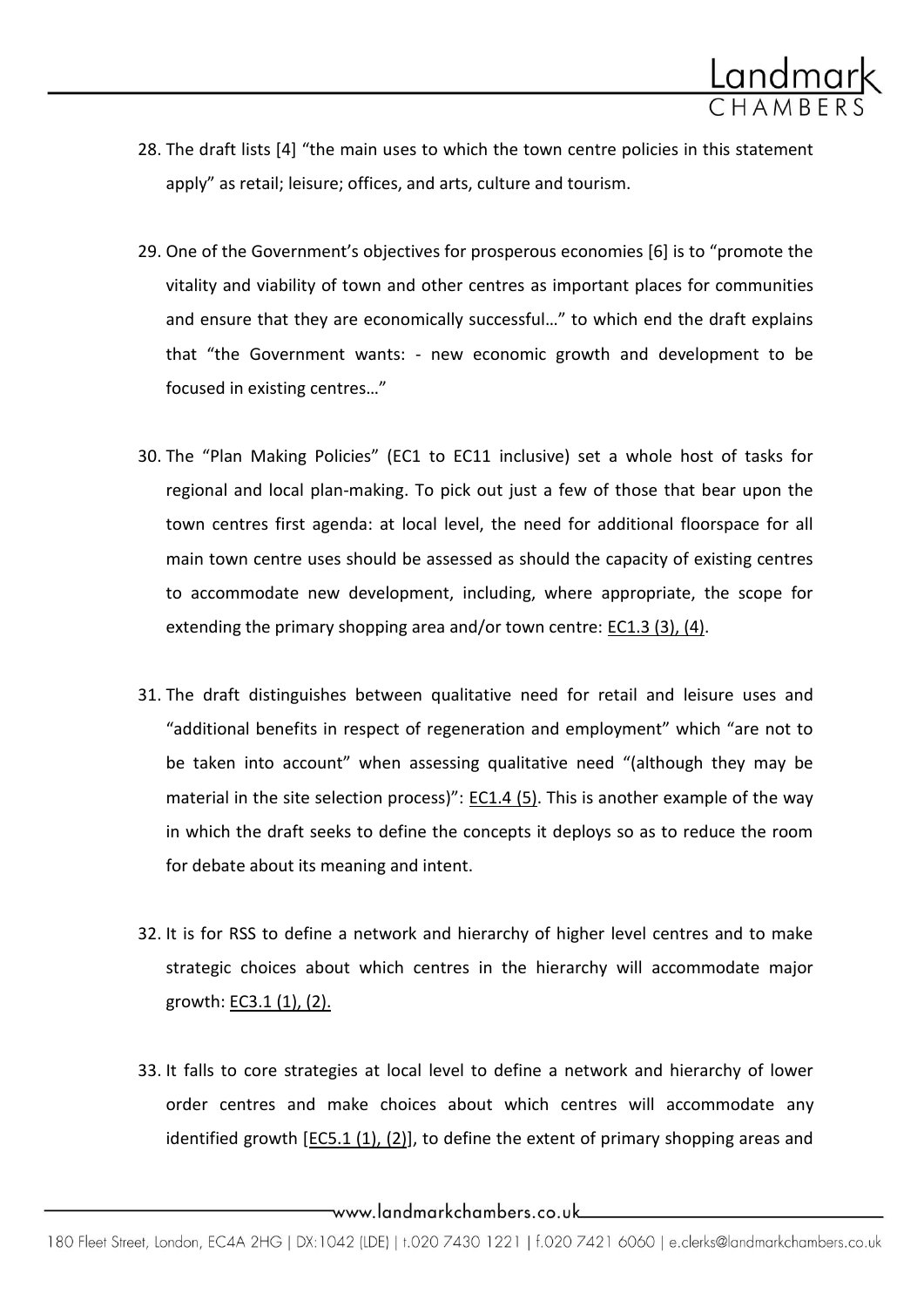

town centres [(6)] and where growth cannot be accommodated in existing centres, expand centres with "carefully integrated" extensions  $[(8)]$ .

- 34. The draft considers smaller shops and markets to be important for town centres: EC6.1 (3), (4).
- 35. Sites are to be selected and land assembled for town centre uses by addressing need, scale, the sequential approach, impact and accessibility: EC7.1  $(1 – 5)$  and only "after addressing the above requirements" should local authorities consider whether "other considerations" such as regeneration, employment, investment, and social inclusion bear upon site selection: EC7.1 (6).
- 36. Sufficient sites should be allocated to meet the identified need for at least the first five years "although for large town centre schemes a longer period may be appropriate to allow for site assembly": EC7.6.
- 37. Turning to "Decision Making Policies" (EC12 EC24 inclusive) we are told straight away in EC12.1 that: "Local planning authorities should adopt a positive and constructive approach towards planning applications for economic development" – but the policy cross-refers to EC21 which is the policy discussed at some length earlier in this paper which makes it plain that this "positive and constructive approach" does not extend to applications for town centre uses not in a centre which do not comply with the sequential approach and / or which would cause significant key impacts.
- 38. Applications for town centre uses not in a centre (nor allocated in an up-to-date development plan) should be accompanied by "evidence" in relation to a sequential assessment and an impact assessment: EC18.1.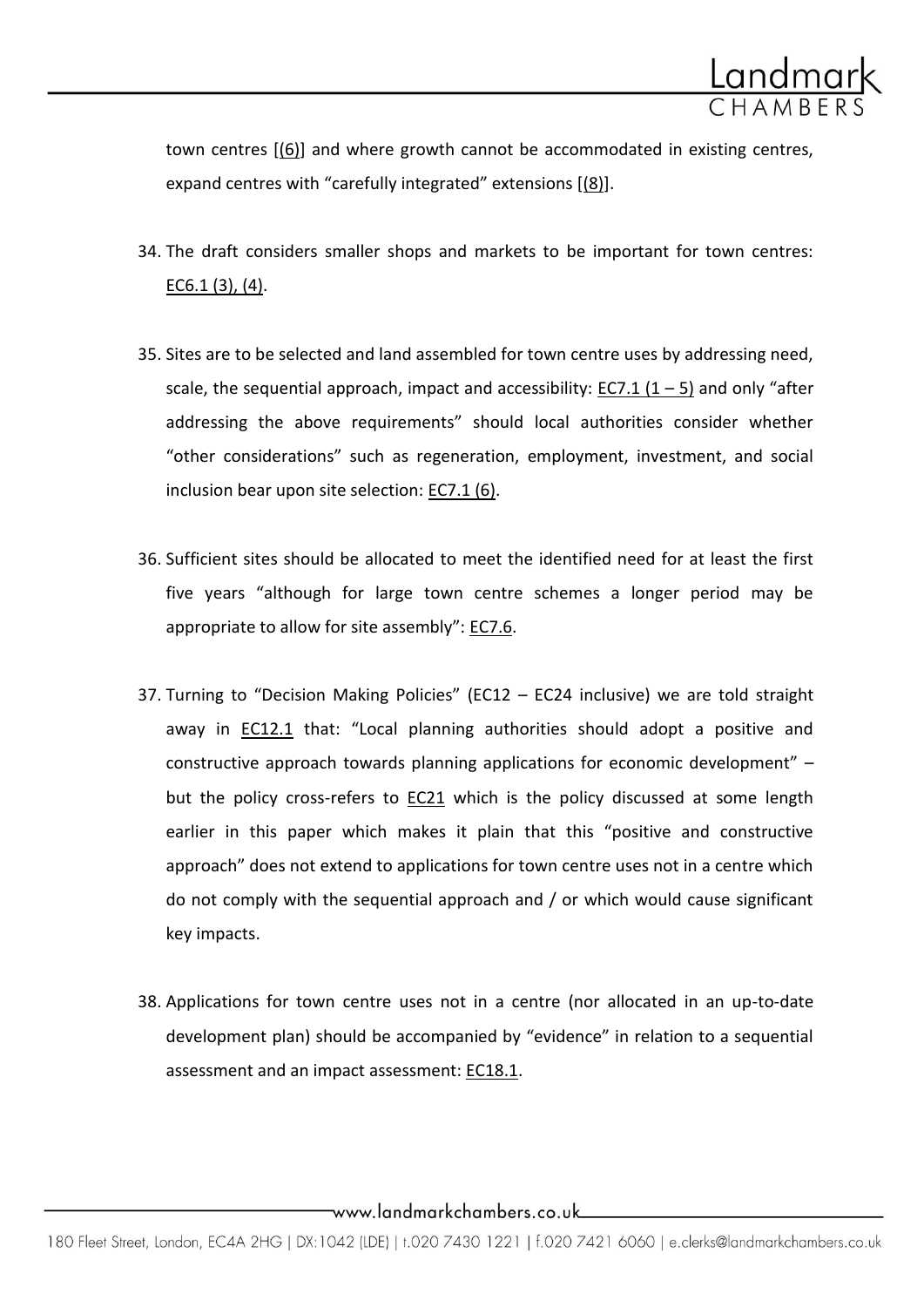

- 39. The sequential assessment is explained in Policy EC19 in very similar, indeed largely identical, terms to paragraphs 3.13 – 3.19 of the current PPS6. It is disappointing that the opportunity has not been taken to clarify (if not to narrow down or even get rid of) the concept of "disaggregation" of elements of a proposed retail unit which has caused a great deal of difficulty and wildly inconsistent decisions on appeals and callins by the Secretary of State – see my paper to last year's Oxford Planning Law Conference ("Has Retail Planning Delivered the Goods?") which is available on my page on Landmark's website and was published by the JPEL in its 2008 Occasional Papers.
- 40. The scope of impact assessments is set out in Policy EC20 this is the subject of a paper by one of my fellow speakers this morning and so all I will reiterate is that the list of "key impacts" is extensive and begins with carbon footprint issues – in other words, much more than traditional retail impact considerations.
- 41. I note in passing that Annex A sets out thirteen town centre health check indicators and that although Annex B is entitled "Definitions" this is really a list of types of data that may be useful, rather than a glossary of terms (such matters are left to the draft Good Practice Guide).
- 42. The draft Good Practice Guide gives a great deal of practical advice to those drawing up or considering sequential site and impact assessments although as it explains it "is not intended to be prescriptive or stifle innovation" [1.8] and it "does not set out new policy, nor does it seek to prescribe a single methodology, or data source. Alternative approaches may be equally acceptable..."  $[1.11]$ .
- 43. In other words it is a compass and not a list of commandments.
- 44. The Good Practice Guide suggests that a simple scoring system in a matrix might be useful in making decisions on planning applications  $[8.17 - 8.21]$  but I have to say

\_www.landmarkchambers.co.uk\_\_